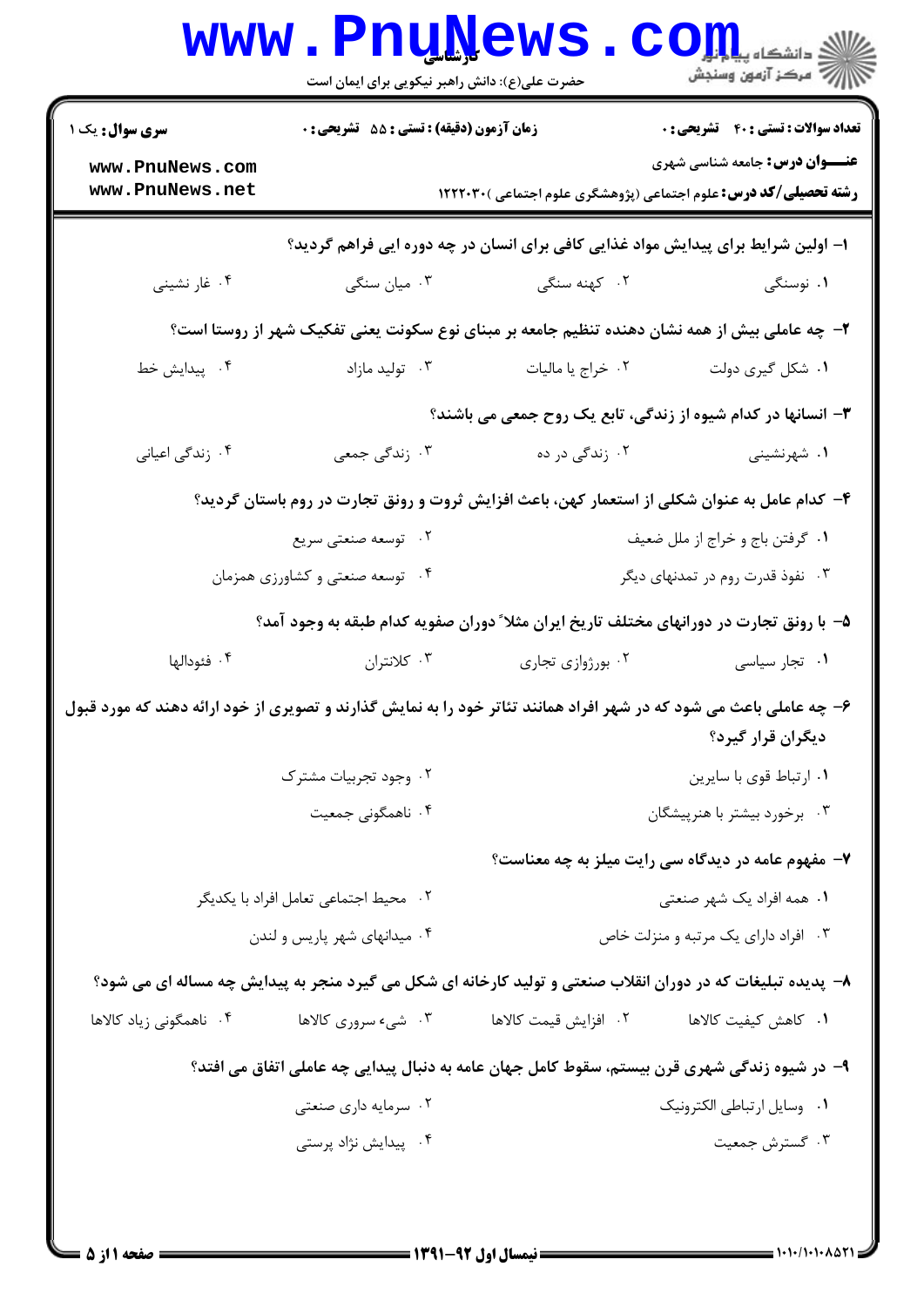|                                                      | www.PnuNews<br>حضرت علی(ع): دانش راهبر نیکویی برای ایمان است                                                |                     | الا دانشڪاه پي <b>اپولو COIL</b><br>الله مرڪز آزمون وسنڊش                                                         |
|------------------------------------------------------|-------------------------------------------------------------------------------------------------------------|---------------------|-------------------------------------------------------------------------------------------------------------------|
| <b>سری سوال : ۱ یک</b>                               | زمان آزمون (دقیقه) : تستی : 55 آتشریحی : 0                                                                  |                     | <b>تعداد سوالات : تستي : 40 ٪ تشريحي : 0</b>                                                                      |
| www.PnuNews.com<br>www.PnuNews.net                   |                                                                                                             |                     | <b>عنـــوان درس:</b> جامعه شناسی شهری<br><b>رشته تحصیلی/کد درس:</b> علوم اجتماعی (پژوهشگری علوم اجتماعی )۲۲۲۰۳۰ ا |
|                                                      |                                                                                                             |                     | ∙۱− سیاست اقتصادی دولتهای کشورهای صنعتی در دوران انقلاب صنعتی چیست؟                                               |
|                                                      | ۰۲ عدم مداخله                                                                                               |                     | ٠١. دخالت مستقيم                                                                                                  |
|                                                      | ۰۴ مالکیت کل سرمایه ها                                                                                      |                     | ۰۳ گسترش فعالیت                                                                                                   |
|                                                      |                                                                                                             |                     | 11- پیدایش پدیده مادر شهرها از چه عاملی نشات می گیرد؟                                                             |
|                                                      | ۰۲ گسترش صنایع مادر                                                                                         |                     | ۰۱ مهاجرتهای شهری مرکز گرا                                                                                        |
|                                                      | ۰۴ مهاجرتهای شهری مرکز گریز                                                                                 |                     | ۰۳ مهاجرت به شهرهای بزرگ                                                                                          |
|                                                      |                                                                                                             |                     | ۱۲- اولین کلان شهر در کدام کشور شکل گرفت؟                                                                         |
| ۰۴ فرانسه                                            | ۰۳ آمریکا                                                                                                   | ۲. انگلیس           | ۰۱ آلمان                                                                                                          |
|                                                      | ۱۳- به نظر گیدنز با پیدایش دولتهای ملی در رشد سرمایه داری، قدرت از شهر به کجا منتقل می شود؟                 |                     |                                                                                                                   |
| ۰۴ دولت ملي                                          | ۰۳ کارخانه ها                                                                                               | ۰۲ مادر شهر         | ۰۱ بازار                                                                                                          |
|                                                      | ۱۴– در جهان امروز که با انقلاب اطلاعات در اواخر قرن بیستم آغاز گردید، ابزار اصلی سازماندهی در شهرها چیست؟   |                     |                                                                                                                   |
|                                                      | ۰۲ صنایع معدنی                                                                                              |                     | ٠١. تكنولوژي اطلاعات                                                                                              |
|                                                      | ۰۴ توسعه صنعتی                                                                                              |                     | ۰۳ موسسات فرامليتي                                                                                                |
|                                                      | ۱۵– به نظر کاستلز، کدام گزینه باید نقش اصلی را در کنترل مکان ها در کارکرد منطقی فضای جریان ها حفظ کنند؟     |                     |                                                                                                                   |
| ۰۴ وسايل الكترونيك                                   | ۰۳ دولت های محلی                                                                                            | ۰۲ تصورات يوتوپيايي | ٠١. جوانان                                                                                                        |
|                                                      |                                                                                                             |                     | ۱۶– فعالیتهای اقتصادی در تکنو- شهرها بیش از همه تحت تاثیر کدام عامل است؟                                          |
| ۰۴ دولتهای ملی                                       | ۰۳ بازارهای محلی                                                                                            | ۰۲ اقتصاد جهانی     | ۰۱ محدوده های مرزی                                                                                                |
|                                                      | ۱۷– در تکنو- شهرهای پیشرفته که پیدایش و دگرگونی مناطق حومه ای را به دنبال خواهند داشت، وضعیت شهر و روستا به |                     | چه صورت خواهد بود؟                                                                                                |
| ۰۲ ادامه شیوه های زندگی روستایی و شهری به طور مجزا   |                                                                                                             |                     | ۰۱ پیدایش مناطق شهری صنعتی با کشاورزی مکانیزه                                                                     |
| ۰۴ ارتباطات بیشتر بین روستاها و شهرها در مناطق صنعتی |                                                                                                             |                     | ۰۳ ایجاد و گسترش شیوه های زندگی مدرن روستایی                                                                      |
|                                                      | ۱۸– جامعه شناسان اصطلاح زیاده از حد شهری شدن را برای رشد شهرنشینی در کدام کشورها بکار بردند؟                |                     |                                                                                                                   |
|                                                      | ۰۲ کشورهای غربی                                                                                             |                     | ۰۱ کشورهای صنعتی                                                                                                  |
|                                                      | ۰۴ همه کشورها                                                                                               |                     | ۰۳ کشورهای در حال توسعه                                                                                           |
|                                                      |                                                                                                             |                     |                                                                                                                   |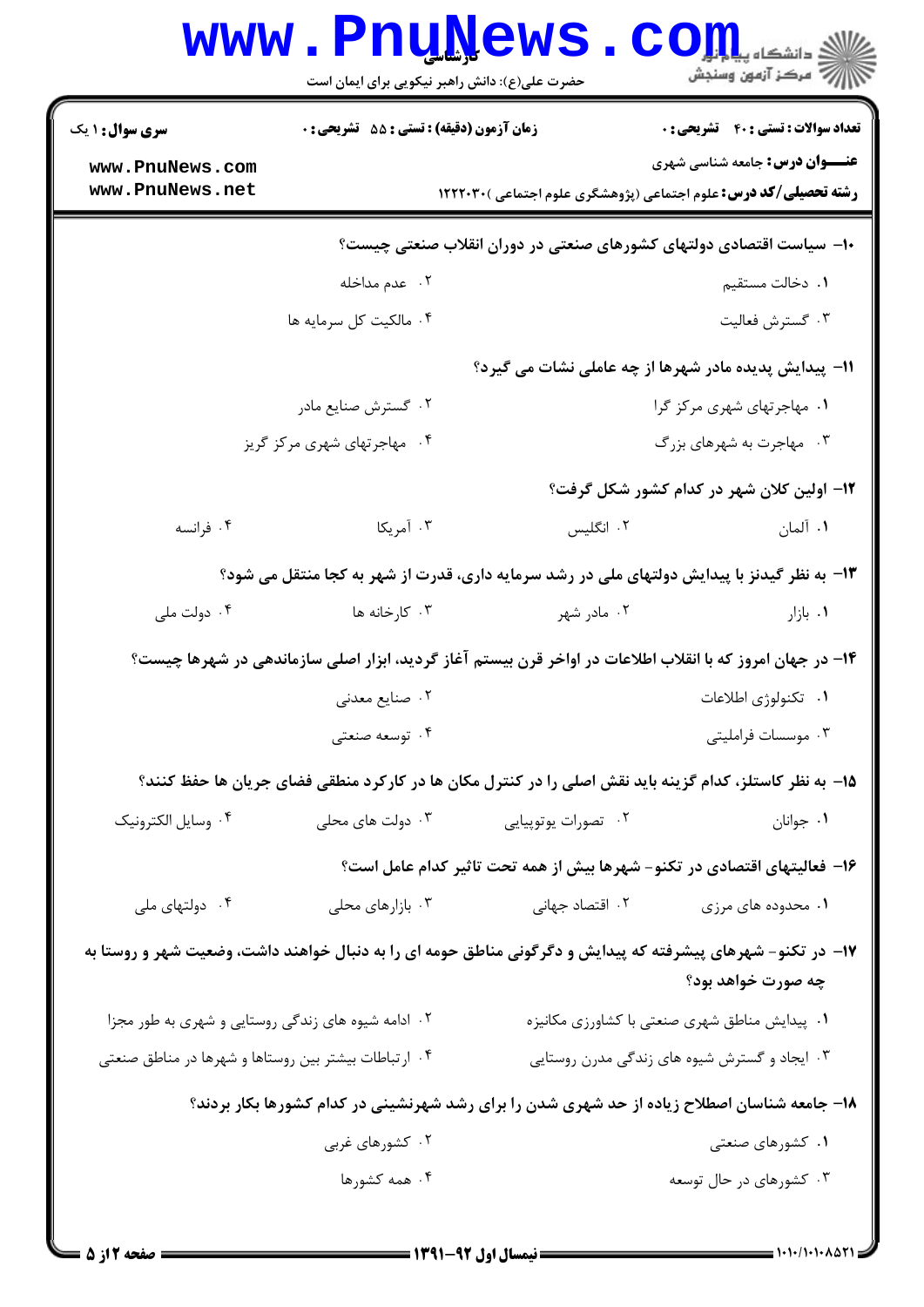|                                    |                                                                                                                 | حضرت علی(ع): دانش راهبر نیکویی برای ایمان است |                                                                                                                   |
|------------------------------------|-----------------------------------------------------------------------------------------------------------------|-----------------------------------------------|-------------------------------------------------------------------------------------------------------------------|
| <b>سری سوال :</b> ۱ یک             | زمان آزمون (دقیقه) : تستی : 55 آتشریحی : 0                                                                      |                                               | <b>تعداد سوالات : تستي : 40 ٪ تشريحي : 0</b>                                                                      |
| www.PnuNews.com<br>www.PnuNews.net |                                                                                                                 |                                               | <b>عنـــوان درس:</b> جامعه شناسی شهری<br><b>رشته تحصیلی/کد درس:</b> علوم اجتماعی (پژوهشگری علوم اجتماعی )۲۲۲۰۳۰ ( |
|                                    |                                                                                                                 |                                               |                                                                                                                   |
|                                    | ۱۹- در کدام نوع تسلط، کشور سلطه گر مبادله ای نابرابر را بر کشورهای توسعه نیافته تحمیل می کند؟                   |                                               |                                                                                                                   |
|                                    | ۰۲ استعماری سیاسی                                                                                               |                                               | ۰۱ سرمایه داری تجاری                                                                                              |
|                                    | ۰۴ امپریالیستی                                                                                                  |                                               | ۰۳ صنعتبی                                                                                                         |
|                                    | +۲- پس از عبور کشورهای توسعه نیافته مثل ایران، از مرحله سنتی و نفوذ کشورهای صنعتی در آنها، چه عاملی منجر به رشد |                                               | جمعیت شهری آنها می گردد؟                                                                                          |
|                                    | ۰۲ مهاجرت از سایر کشورها                                                                                        |                                               | ٠١ مهاجرت زياد روستاييان                                                                                          |
|                                    | ۴. پیشرفتهای پزشکی                                                                                              |                                               | ۰۳ افزایش زاد و ولد                                                                                               |
|                                    | <b>۲۱</b> - کمک دولتها به زاغه نشینان جهت رفع مشکل آنها، چه مساله ای به دنبال خواهد داشت؟                       |                                               |                                                                                                                   |
|                                    | ۰۲ مهاجرت بقیه روستاییان به شهر                                                                                 |                                               | ٠١ ايجاد مشكل اقتصادى براى دولت                                                                                   |
|                                    | ۰۴ اعتراض سایر ساکنین شهر                                                                                       |                                               | ۰۳ افزایش بی رویه مسکن در شهر                                                                                     |
|                                    | <b>۲۲</b> – کدام یک از گروهها و طبقات هیچ نقش و مشارکتی در امور سیاسی کشور ندارند؟                              |                                               |                                                                                                                   |
| ۰۴ صنعتگران                        | ۰۳ زاغه نشينان                                                                                                  | ٠٢ پرولتاريا                                  | ۰۱ بورژوازی                                                                                                       |
|                                    |                                                                                                                 |                                               | ۲۳- تسلط غرب بر ایران با کدام گزینه آغاز شد؟                                                                      |
|                                    | ۰۲ فروش کالاهای ارزان                                                                                           |                                               | ٠١ سرمايه داري تجاري                                                                                              |
|                                    | ۰۴ استعمار سیاسی                                                                                                |                                               | ۰۳ خرید کالاهای ارزان                                                                                             |
|                                    |                                                                                                                 |                                               | <b>۲۴</b> - در کشور ایران چه عاملی در فعال شدن جامعه مدنی تاثیر مثبت داشت؟                                        |
| ۰۴ تسلط دین بر جامعه               | ۰۳ پیوند دین و بازار                                                                                            | ۰۲ توسعه فرهنگی                               | ۰۱ توسعه سیاسی                                                                                                    |
|                                    | ۲۵- موسسه آلمانی گروپ، در زمان رضا شاه در ایران چه وظیفه ای بر عهده داشت؟                                       |                                               |                                                                                                                   |
|                                    | ۰۲ بررسی سنگهای معدنی                                                                                           |                                               | ۰۱ گسترش راه آهن                                                                                                  |
|                                    | ۰۴ توسعه صنعتی کشور                                                                                             |                                               | ۰۳ گسترش خطوط هوایی                                                                                               |
|                                    | ۲۶- با مهاجرت بیش از حد روستاییان و ساکنین شهرهای کوچک به تهران کدام بخش بیش از سایر بخشها رشد می کند؟          |                                               |                                                                                                                   |
| ۰۴ کشاورزی مدرن                    | ۰۳ تولید                                                                                                        | ۰۲ خدمات                                      | ۰۱ صنعت                                                                                                           |
|                                    |                                                                                                                 |                                               | ۲۷- کدام یک از موارد زیر از مهمترین مسائل شهری معاصر در ایران است؟                                                |
| ۰۴ ناهمگونی جمعیت                  | ۰۳ آلودگی هوا                                                                                                   | ۰۲ کمبود بهداشت                               | ۰۱ رشد سرمایه داری                                                                                                |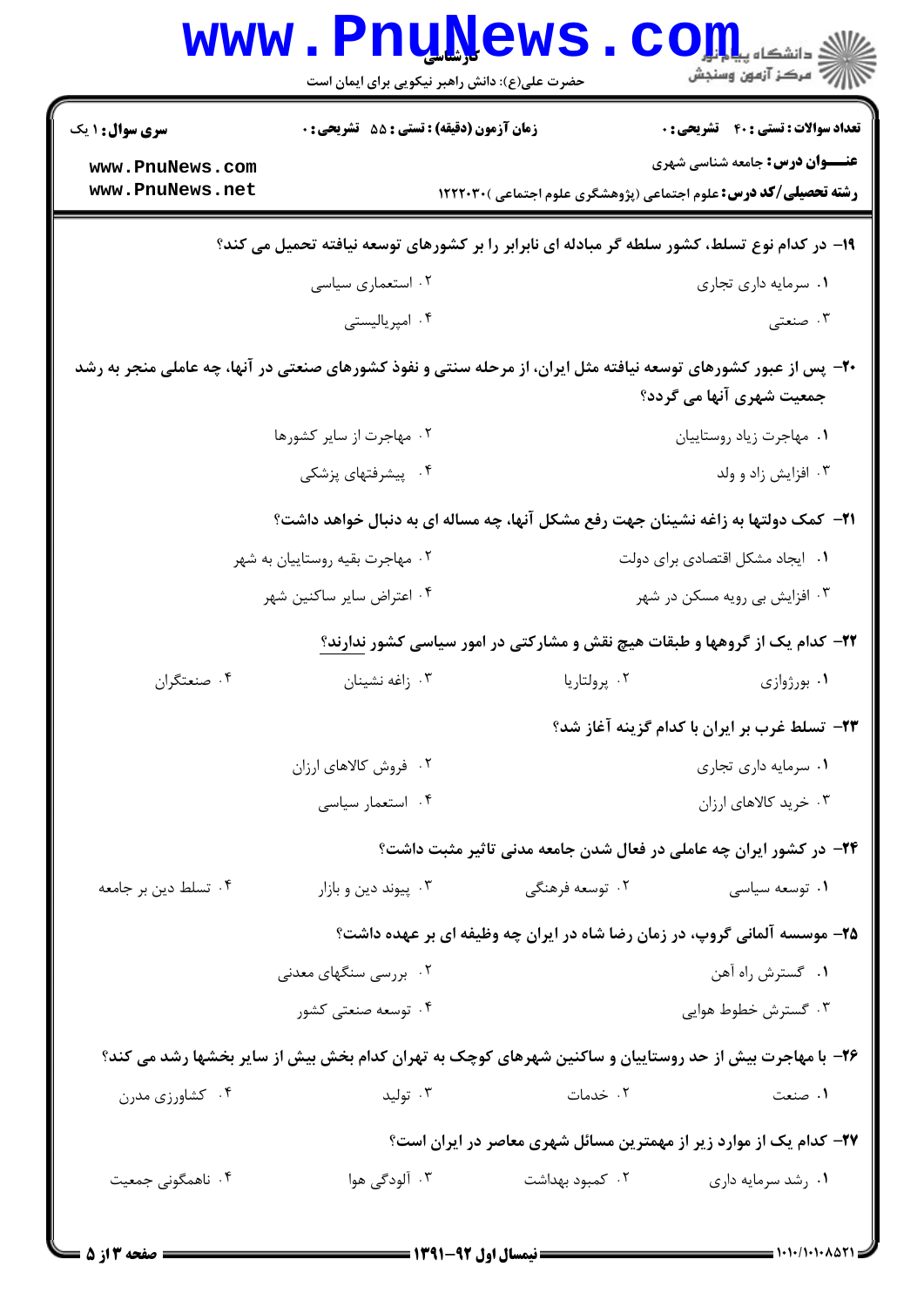| رِ ۖ مرڪز آزمون وسنڊش                      |                                                                                 | حضرت علی(ع): دانش راهبر نیکویی برای ایمان است                                                            |                                                                                                             |
|--------------------------------------------|---------------------------------------------------------------------------------|----------------------------------------------------------------------------------------------------------|-------------------------------------------------------------------------------------------------------------|
| <b>تعداد سوالات : تستی : 40 قشریحی : 0</b> |                                                                                 | <b>زمان آزمون (دقیقه) : تستی : 55 تشریحی : 0</b>                                                         | <b>سری سوال : ۱ یک</b>                                                                                      |
| <b>عنـــوان درس:</b> جامعه شناسی شهری      | <b>رشته تحصیلی/کد درس:</b> علوم اجتماعی (پژوهشگری علوم اجتماعی )۲۲۲۰۳۰ (        |                                                                                                          | www.PnuNews.com<br>www.PnuNews.net                                                                          |
|                                            | ۲۸- کدام یک از اندیشمندان زیر درصدد است یک نمونه آرمانی از شهر بسازد؟           |                                                                                                          |                                                                                                             |
| ۰۱ کارل مارکس                              | ۰۲ ماکس وبر                                                                     | ۰۳ باتامور                                                                                               | ۰۴ پیتر لوید                                                                                                |
|                                            | ۲۹- به نظر ماکس وبر کدام خصیصه وجه تمایز شهر از سایر اجتماعات است؟              |                                                                                                          |                                                                                                             |
| ۰۱ خود فرمانی                              | ٢. قلعه                                                                         | ۰۳ بازار                                                                                                 | ۰۴ قانون                                                                                                    |
|                                            | ۳۰- زیمل در مطالعه شهرها، آنها را بیشتر از چه بعدی مطالعه می نماید؟             |                                                                                                          |                                                                                                             |
| ۰۱ روانی                                   | ۰۲ اقتصادی                                                                      | ۰۳ محتوا                                                                                                 | ۰۴ جمعیت                                                                                                    |
|                                            | <b>۳۱</b> - به نظر زیمل کدام ویژگی در شهرها باعث رشد فعالیتهای انسان می گردد؟   |                                                                                                          |                                                                                                             |
| ۰۱ بی تفاوتی                               | ۰۲ بلازه                                                                        | ۰۳ فردگرایی                                                                                              | ۰۴ بیگانگی                                                                                                  |
| است؟                                       |                                                                                 | ۳۲– کدام یک از مکاتب جامعه شناسی در مطالعه شهر به دنبال یافتن چگونگی استقرار جمعیت انسانی در فضاهای شهری |                                                                                                             |
| ٠١ مكتب فرانكفورت                          |                                                                                 | ۰۲ مکتب شیکاگو                                                                                           |                                                                                                             |
| ۰۳ مکتب کار کردگرایی                       |                                                                                 | ۰۴ مکتب جمعیتی                                                                                           |                                                                                                             |
|                                            | ۳۳- به نظر رابرت پارک کدام قانون در سطح زیستی سازمان اجتماعی حاکم است؟          |                                                                                                          |                                                                                                             |
| ۰۱ رقابت                                   | ۰۲ اخلاق                                                                        | ۰۳ همزیستی                                                                                               | ۰۴ تسلط                                                                                                     |
|                                            |                                                                                 | ۳۴- کدام یک از مناطق شهری در نظریه دوایر متحدالمرکز، محل سکونت طبقات مرفه شهری است؟                      |                                                                                                             |
| ۰۱ منطقه سکونتگاههای بهتر                  |                                                                                 | ۰۲ منطقه حومه ای                                                                                         |                                                                                                             |
| ۰۳ منطقه هسته ای                           |                                                                                 | ۰۴ منطقه صنعتی                                                                                           |                                                                                                             |
| می گیرند؟                                  |                                                                                 |                                                                                                          | ۳۵– در کدام یک از نظریه های مربوط به شهر، شهر همچون ستاره ای است که شعاعهای آن در امتداد خطوط حمل و نقل شکل |
| ۰۱ نظریه شهرهای منظومه ای                  |                                                                                 | ٠٢ نظريه دواير متحدالمركز                                                                                |                                                                                                             |
| ۰۳ نظریه قطاعی                             |                                                                                 | ۰۴ نظریه شهر چند هسته ای                                                                                 |                                                                                                             |
|                                            | <b>۳۶</b> - لویس ویرث در مطالعه شیوه های زندگی شهری از چه روشی استفاده می نمود؟ |                                                                                                          |                                                                                                             |
| ۰۱ تجربه گرایی                             | ۰۲ انتزاعی                                                                      | ۰۳ ساختگرایی                                                                                             | ۰۴ مطالعات نظری                                                                                             |